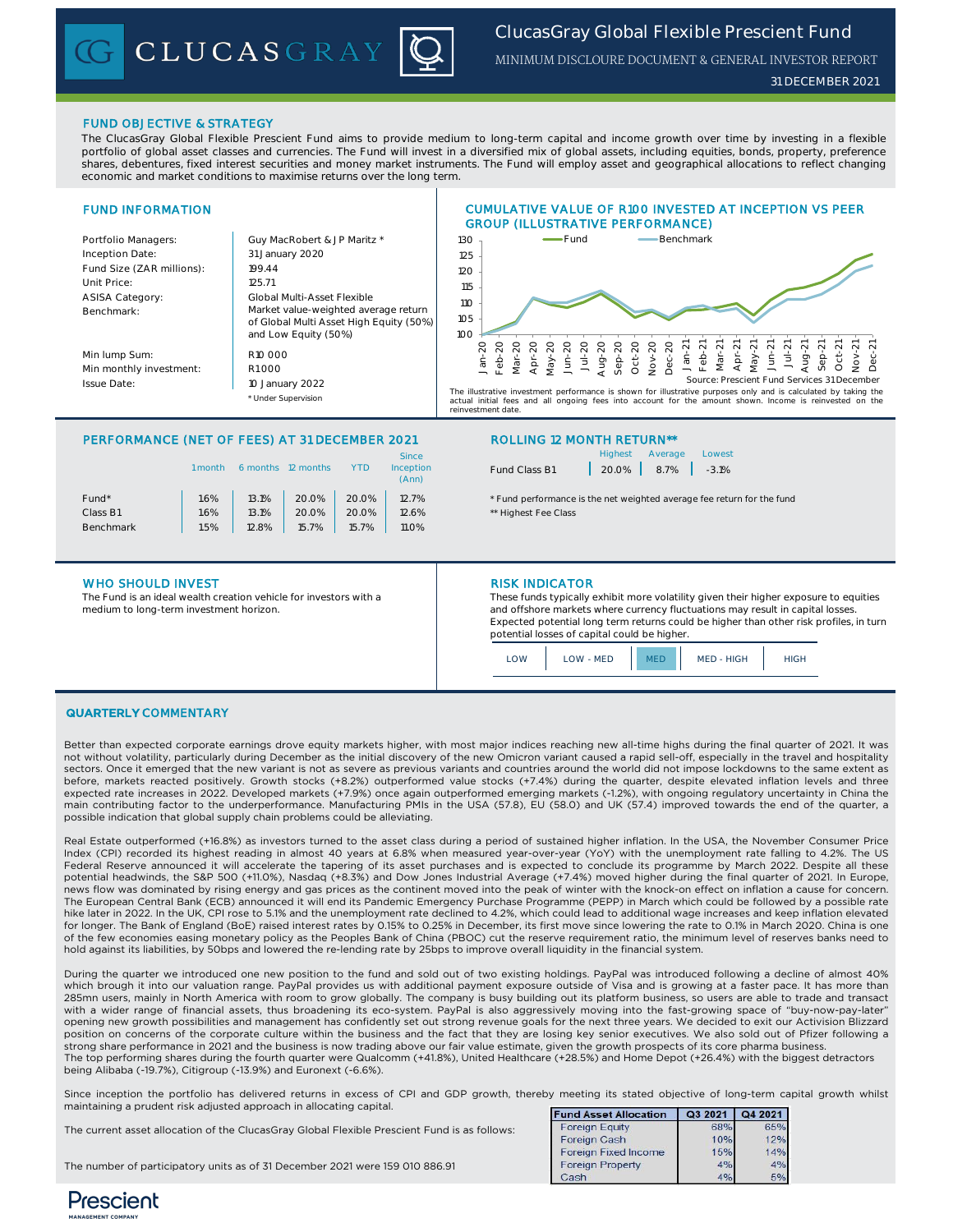# CLUCASGRAY



| Annual Management Fee (excl. VAT)   | 0.90%    | Meta Platforms  | 2.5% | Euronext        | 2.1% |
|-------------------------------------|----------|-----------------|------|-----------------|------|
| Other Cost                          | 0.36%    | Total           | 2.4% | Qualcomm        | 2.1% |
| <b>VAT</b>                          | 0.13%    | Alphabet        | 2.3% | Visa            | 2.0% |
| Total Expense Ratio (incl. VAT)     | .39%     | Brit Am Tobacco | 2.1% | Amazon          | 1.7% |
| Transaction Costs (incl. VAT)       | $0.11\%$ |                 |      |                 |      |
| Total Investment Charge (incl. VAT) | 1.50%    |                 |      | Foreign F-Local |      |

### **DISTRIBUTIONS**

Distribution Frequency **Annually** Annually Distribution Date

1.50%

01 April

### FEE STRUCTURE TOP 10 HOLDINGS

| TER                               | Class B1 | .Jn.J           | 2.6% | Nestle   | 2.1% |
|-----------------------------------|----------|-----------------|------|----------|------|
| Annual Management Fee (excl. VAT) | 0.90%    | Meta Platforms  | 2.5% | Euronext | 2.1% |
| Other Cost                        | 0.36%    | Total           | 2.4% | Oualcomm | 2.1% |
| VAT                               | 0.13%    | Alphabet        | 2.3% | Visa     | 2.0% |
| Total Expense Ratio (incl. VAT)   | .39%     | Brit Am Tobacco | 2.1% | Amazon   | 1.7% |

### FUND ASSET ALLOCATIONS

| <b>Asset Class</b> | %     |
|--------------------|-------|
| Foreign Equity     | 64.8% |
| Foreign Cash       | 11 6% |
| Foreign F-Income   | 14.5% |
| Local Cash         | 52%   |
| Foreign Property   | 4.0%  |